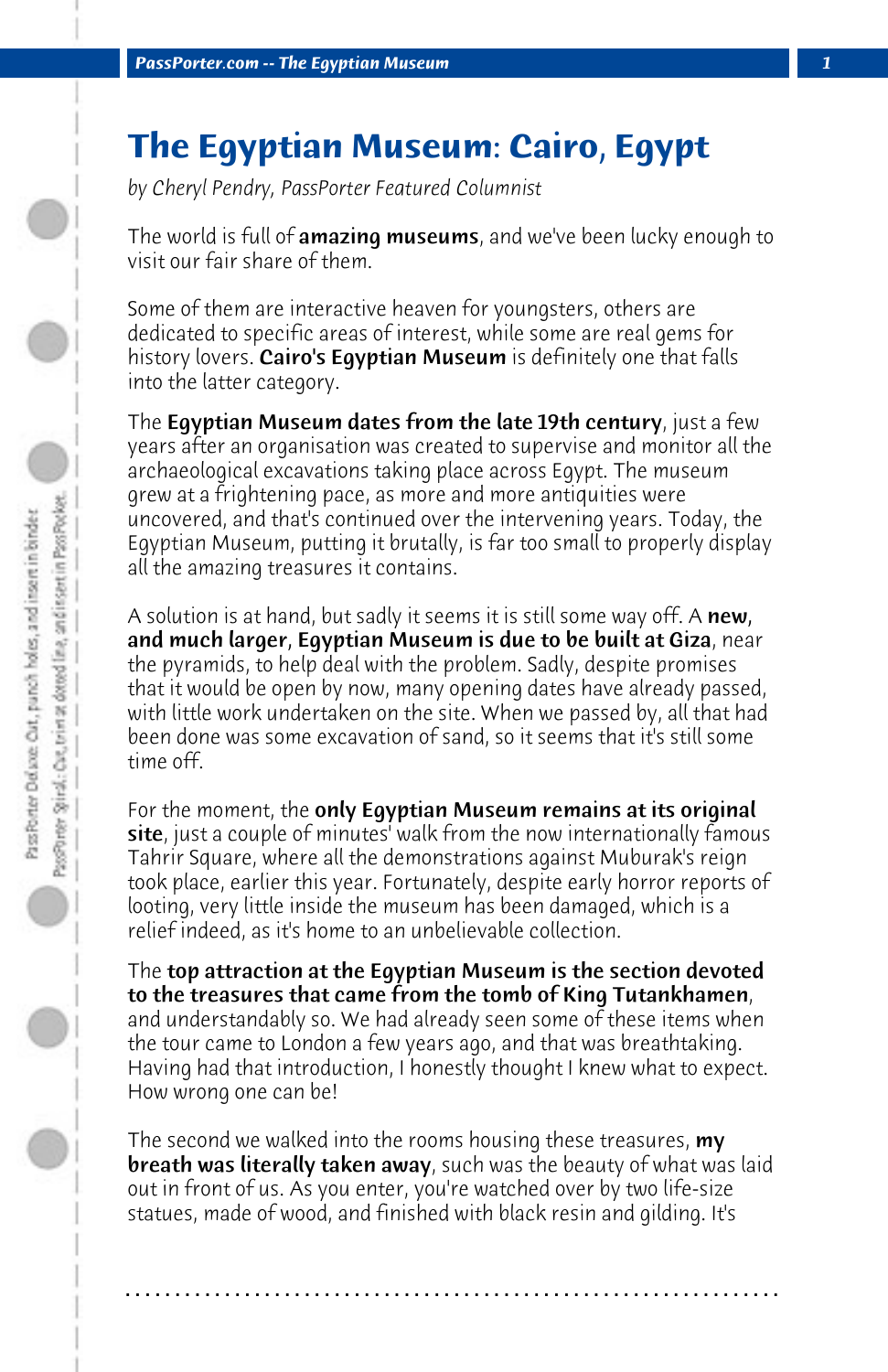appropriate, as they were the first things that greeted Howard Carter when he first discovered the tomb.

Immediately in front of us were thrones, again wooden, but looking exquisite in their gold leaf finish. Each was decorated with animals who would protect the young king on his dangerous journey into the afterlife. This theme carried on with the funeral beds, one of which had the head of a cow, another with the head of a hippo, and the final with the head of a lion. Each would play their role in helping to protect and support the pharaoh.

The room showcased everything that a King would need in his next life, including tiny mummies of all his slaves. The lower servants had tiny mummies, all complete with full detail on them, of no more than six or seven inches tall. As you moved up the servant chain, through supervisors, the mummies became taller. All in all, there must have been 200, just waiting to help the pharaoh in any way they could.

The most famous treasures are, understandably enough, in a separate area that's under tight security. It was probably this security that helped to save them from any looting during the protests. It's here that you **find the death mask** that you'll no doubt have seen photos of. It's just as stunning in reality as in the photos, and I was entranced by the detail in it, and what a good condition it was in. You can tell it's the real thing, as you can even see dried blood on it. I was staggered by that, and a little horrified, but fascinated at the same time.

Also in here are the **two sarcophaguses that contained Tutankhamen's body**. Once again, the detail on these were just breathtaking, with the innermost one made out of pure gold. The opulence in front of us was just staggering, made more amazing by the fact that what we were seeing was thousands of years old. The collection is rounded out by all types of jewellery, including necklaces, bracelets and sheathes for knives.

Another major collection at the Eqyptian Museum is the **Royal Mummy** Room, which is an extra charge on top of regular admission. Fascinating as I'm sure it was, as someone with a weak stomach, I bailed on visiting it. Despite that, there was still plenty of other things to see here. You really do need a guide here, and we visited as part of a guided tour, although we had some free time at the end. Frustratingly, that was spoilt by the lack of signage in some of the galleries, which made it impossible to know what we were seeing. As we wandered around on our own, we could see just how congested the building is with artefacts from thousands of years ago. It's thought that around 120,000 items are on display, while another 150,000 are reputed to be stored in the

**. . . . . . . . . . . . . . . . . . . . . . . . . . . . . . . . . . . . . . . . . . . . . . . . . . . . . . . . . . . . . . . . . .**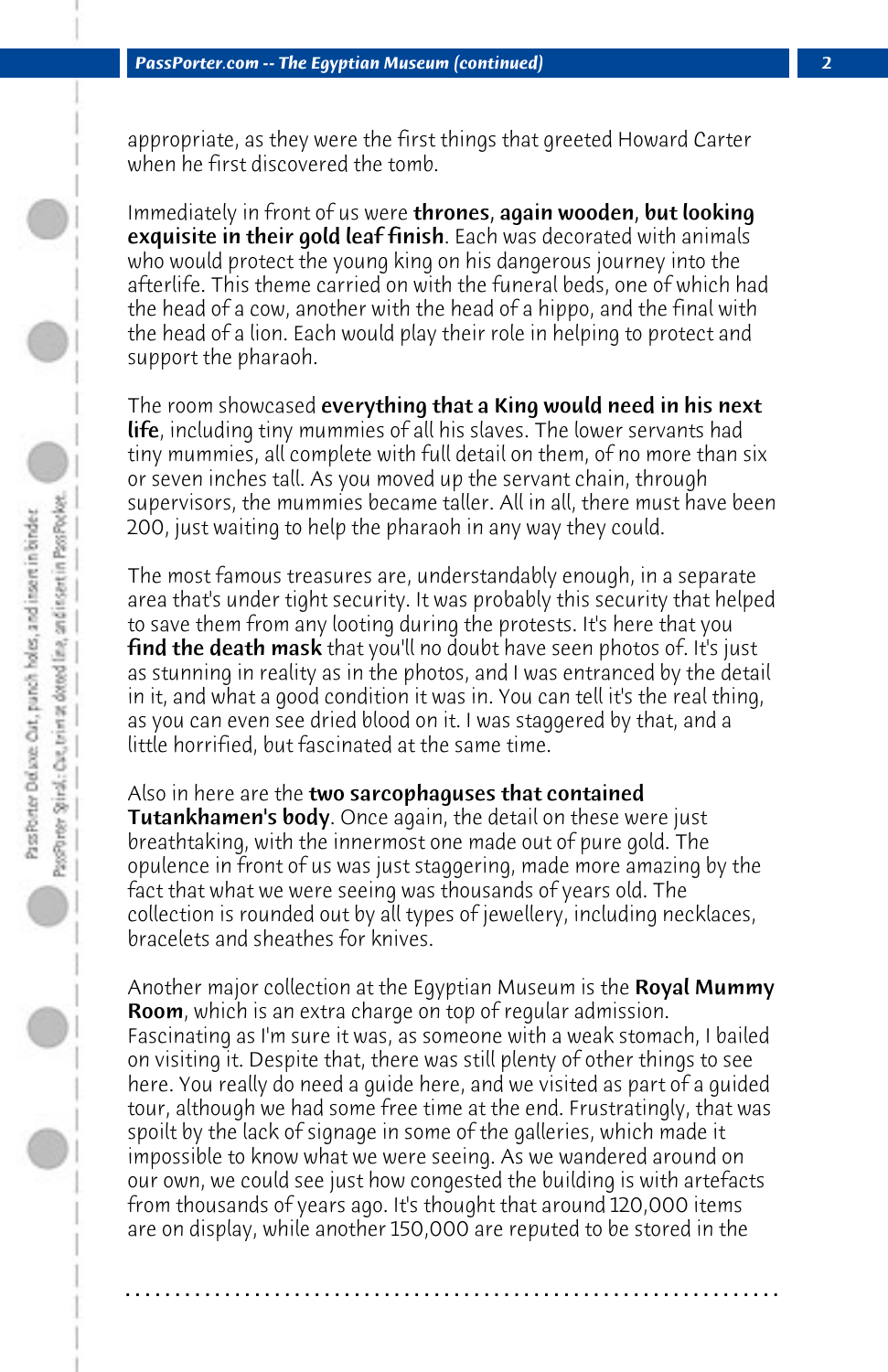## basement!

Some of the highlights in the museum are the **Narmer Palette**, just inside the entrance, an intricately decorated stone that is one of the oldest items in the museum, dating from 3,000 BC. It tells the story of King Narmer's defeat of the princes of the Delta and the images carved on it are very graphic! You're left in no doubt as to what happened.

Toward the back of the Egyptian Museum's ground floor is another highlight, a massive unfinished head of Queen Neferiti. It was refreshing to see something that wasn't complete, and it certainly showcased her natural beauty.

Elsewhere, there were entire rooms dedicated to sarcophaguses and tombs of the pharaohs, nobles, and high priests, complete with hieroglyphics or rows of sphinxes. At the entrance to the museum are statues, some up to 15 feet tall, dating from the Old Kingdom, around 2,500BC. It felt very humbling to stand there and stare up to the stone faces of kings and queens as they keep a watch over the museum.

I really wish t[hat we'd had a lot longer to explore the muse](http://www.passporter.com/articles/cheryl-pendry-featured-columnist.asp)um, and it's a shame that the museum shop, as happens all too often, is at the exit, as earlier I could have done with the quidebook we bought at the end! I think any visitor could easily spend the whole day in the museum and still not see everything. Whatever you see, it's still hard to take it all in, there's just so much of it.

Sadly, no photographs are allowed inside the museum, although you're free to take photos in the grounds. The museum is open daily, year round, and has an admission charge of 60 Egyptian pounds, which works out to around \$17. It's certainly worth every penny!

*About The Author: Cheryl and husband Mark live in England and love to travel, particularly to America. They are in the process of visiting every Disney theme park around the world, having already been to Disneyland Resort Paris, Hong Kong Disneyland and both American Disney resorts. They are now planning for their trip to Japan in the spring to visit the Tokyo Disney Resort.* Click here to view more of Cheryl's articles!

*Article last updated: 03-31-2011*

*View the latest version online at: http://www.passporter.com/articles/egyptian-museum-treasures.html*

*Copyright by Cheryl Pendry. All rights reserved under International and Pan-American*

**. . . . . . . . . . . . . . . . . . . . . . . . . . . . . . . . . . . . . . . . . . . . . . . . . . . . . . . . . . . . . . . . . .**